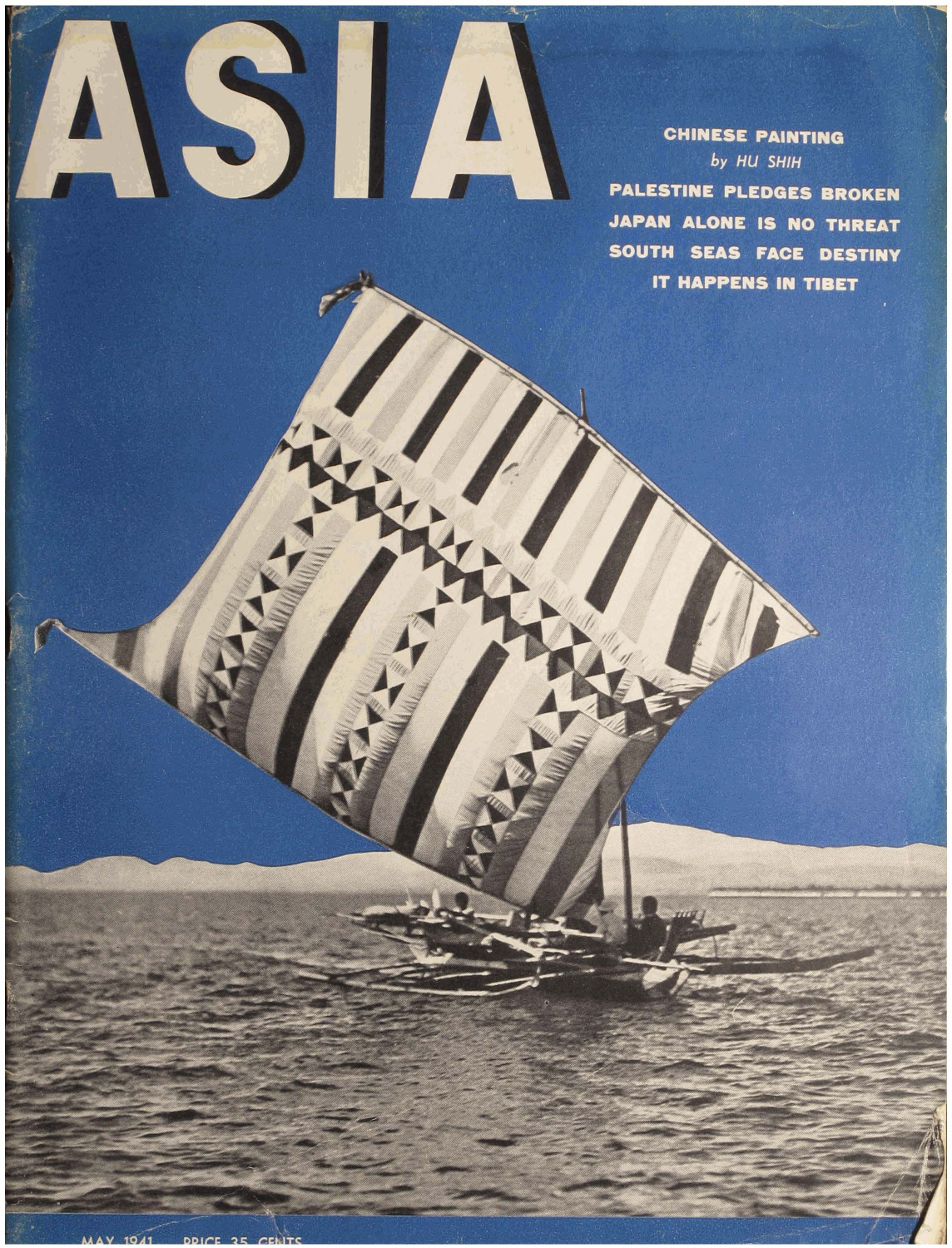## TIBETAN BORDER INTRIGUE

## By ALEXANDRA DAVID-NEEL

W AR appears to have something of the na-<br>  $\bigvee$  ture of epidemics; its immaterial "germs"<br>
-or, perhaps, germs made of such at-<br>
tenuated matter as to escape our investigations AR appears to have something of the nature of epidemics; its immaterial "germs" tenuated matter as to escape our investigations -spread across continents, producing sudden outbursts of homicidal madness in regions that Nature seems to have fashioned for immutable serenity.

Distant as I am from the struggles that are staining Europe with blood. I am still far from being surrounded by peace here in Tatsienlu (or Kangting, as it is now generally called) in the picturesque country of Kam, over which the Chinese government is at present trying to intensify its hold. The inhabitants of this mountainous Tibetan-border district are for the most part of a bellicose disposition; in default of real war they resort to brigandage as to a sport befitting "mighty-hearted braves." Now, recently, a fraction of these "braves"-followers of the late Panchen Lama of Tibet, many of whom were escorting him homeward from his long years of exile in China at the time of his death three years ago-have allowed themselves to be led into a mad and foolish adventure, and today they are suffering severely from its unfortunate consequences. It was an amazing affair, in which the rallying symbols were the mummified body of Tibet's Precious Protector and his possible reincarnation in a little child not vet discovered.

In order to arrive at the real beginning of the chain of circumstances that has led to this curious drama, it is necessary to go back almost thirty years to the defeat, by the Tibetans, of the army sent against them by their Chinese suzerains and the consequent departure from Lhasa, in 1912, of the Chinese *Amban.* This break with China was. however. far from obtaining the unanimous approval of the Tibetan population. It was with regret that many saw British influence taking the place of the influence China had discreetly exercised in Tibet for centuries. Among the "pro-Chinese" was an eminent personage almost equal in rank and dignity to the Dalai Lama or ruler of the country -namely, the *Panchen rinpoche,* Grand Lama of the Tashi Lhunpo Monastery and sovereign, at least nominally, of the vast province of Tsang. Sheltering behind his Buddhist convictions, which forbade killing, the Panchen Lama, or Tashi Lama, as he is often called, had refused to raise troops in his territory to fight against the Chinese; a proceeding for which the Dalai Lama never forgave him.

By 1916, when, as a western student of Lamaism, I had the unique privilege of visiting the Panchen Lama in his palace at Shigatse, capital of Tsang, political intrigues had already envenomed the dispute between the two Grand Lamas. Some seven years later, the Panchen Lama, having been invited in imperative fashion to take up his residence in a house built by the Dalai Lama in the neighborhood of Lhasa, and feeling, rightly or wrongly, that an attempt against his life was planned, fled to China. The Chinese government gave the eminent refugee a warm welcome. In his person, held by the faithful of Tibet to be more than divine. it saw an instrument that might prove of use in regaining ascendancy over the "Land of Snows."

The Panchen Lama's exile lasted for about fifteen vears. China lavishlv entertained him and, with him, the veritable army of people who, a few at a time. arrived from Tibet to join him. As a place of residence he was given the immense Southern Park which. with its large lakes and numerous groups of dwellings, had formed part of the Imperial Forbidden City in Peking. He wandered about it in a sedan chair or went into the town driving in a luxurious yellow-gold motor car, and, on returning home, he listened to concerts given by his private band of musicians with silver instruments.

However, the Panchen Lama was not content with this sybaritic life. The man who, when I was his guest at Shigatse, had seemed to be a peaceful scholar, had since become an ambitious politician. He had conceived the idea-or it had been suggested to him by members of his suiteof reconquering, by force, the province of Tsang and becoming not merely its nominal sovereign, as in the past, but its real ruler, quite independent of the Lhasa government.

From then on, a vast organization was built up. In many places throughout China, "offices" of the Panchen Lama were established. Their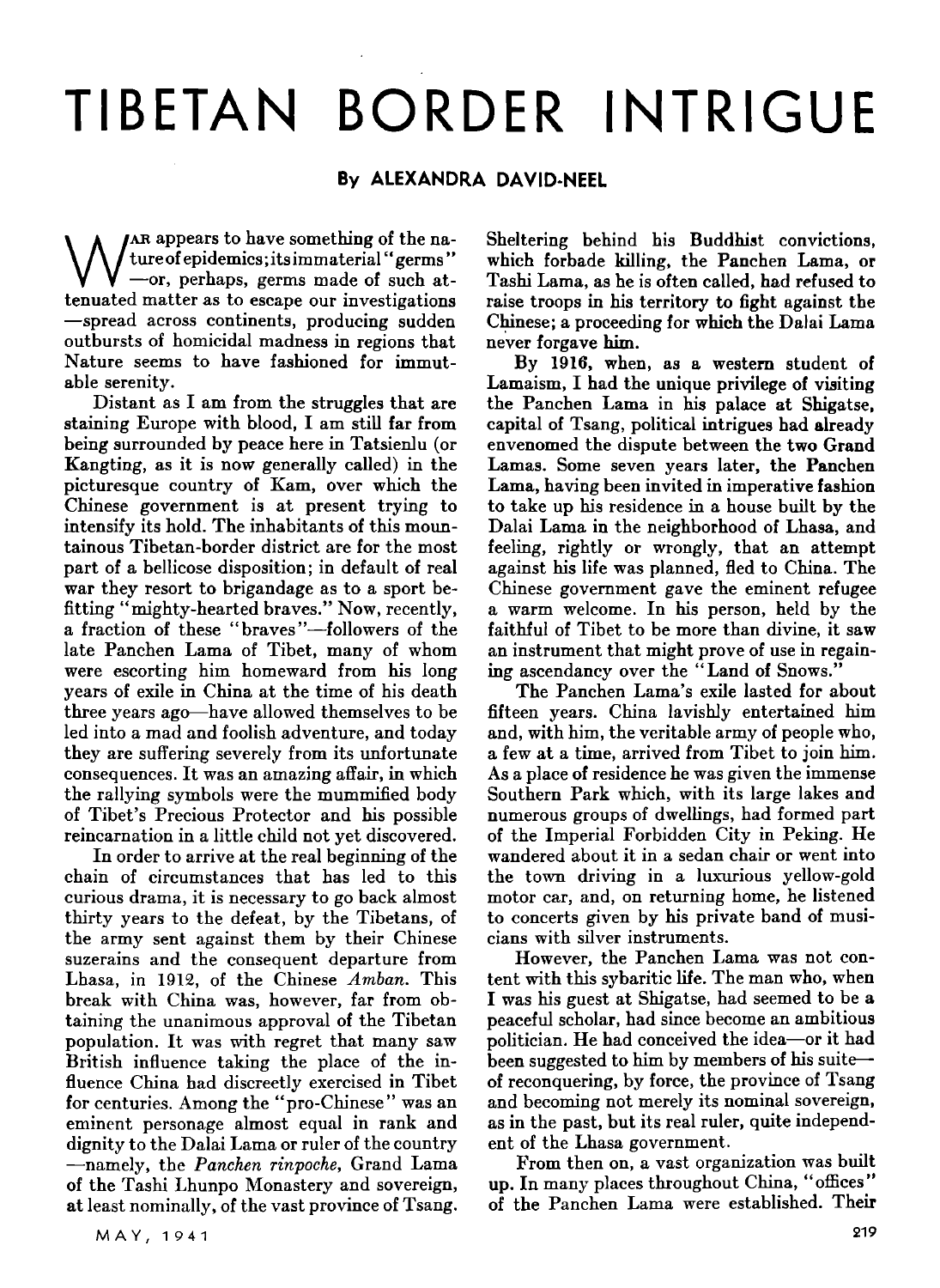character was truly eastern, that is to say, complex and vague. In buildings, here large, there more modest, sometimes bought with the funds belonging to the Panchen Lama, sometimes presented by pious donors or lent by the Chinese government, a few officials of the Lama's Court installed themselves. Provided with money, they trafficked-for no Tibetan can refrain from trading-on the understanding that the profits of their deals were to fill the Panchen Lama's coffers, although actually, according to the timehonored custom of Tibet, most of these profits went into private coffers. The important thing was to accumulate arms and munitions, which were to be sent, at some indefinite time, toward the Tibetan frontier to be distributed to the troops who would precede the Panchen Lama and pave the way for his return.

Meanwhile, on December 17,1933, the Dalai Lama died. The moment appeared favorable for the success of the Panchen Lama's plans. The veneration which the Tibetans usually divided between the two Grand Lamas had then only one object and was bound to be given wholly to the Panchen Lama. The Regent and his ministers would probably have found difficulty in combating the fanatical fervor of the population upon the return of the "Precious Protector" whose august presence assures the country's fertility and the prosperity of its inhabitants, preserving them from all misfortunes. Why did the Panchen Lama and his followers let several years go by without taking the decisive step? It was hardly before 1936 that they began seriously to plan their return to Tibet. Those about the Lama looked forward to certain success, with the aid of a Chinese army, which, if opposition should be shown, was to supplement the few thousands of men composing the Lama's own troops. They never doubted that this help would be given them. Only, while they were still dallying, events turned against them. The Japanese aggression of July, 1937, impelled the Chinese to use all their military force against the invaders and to withdraw their attention from any projects concerning Tibet.

A strong escort-not an army-was given to the Panchen Lama when he finally left for his own country. Few as were their number, the Lhasa government did not relish the prospect of the intrusion of these armed Chinese into its territory. It was conveyed to the Lama that he would be welcomed with the deepest respect and was at liberty to return to his estate in Tsang, but that the Chinese soldiers who accompanied him were not to cross the frontier. I have been told that he showed himself disposed to accede to this condition, but that the Chinese did not permit him to start without them. He was detained at Jakyendo, a Chinese military outpost in southern Chinghai Province (or Kokonor) and settled himself in the picturesque lamasery that dominates the village. I can imagine him there, waiting-who knows for what?-looking from his windows at the road that leads to Tibet, as I had often gazed at it myself during my long stay at Jakyendo years ago, when I was planning my own journey to Lhasa. But the Panchen Lama was not to see Lhasa again, nor his palace at Shigatse, where he had once so cordially welcomed me. He died, in Jakyendo, in November, 1937.

Up to the present time his body has been debarred from the magnificent mausoleum to which the Panchen Lamas have a right, in the Tashi Lhunpo Monastery, and has passed through a series of curious adventures, which, even now, are probably not yet at an end.

Deprived of their chief, the band of exiled Tibetans no longer seemed able to serve China's political schemes. All the same, Chinese politicians doubtless thought it wise to have an eye to the future. For, like the Dalai Lamas and other *"tulkus"* of lesser rank, the Panchen or Tashi Lamas do not die. A newborn child would be considered the reincarnation of the deceased Lama and, as such, would enjoy all the prerogatives of his predecessor and provoke the same devout enthusiasm among the Tibetans. If such a child were cleverly managed, he might become an instrument as useful to the Chinese as the late Panchen Lama could have been-even more so, because for a long time there would be no danger that he would interfere with the plans that would be built up around him.

Whether this was their thought or whether they were ruled by other motives, the Chinese continued to grant subsidies to the followers of the deceased Lama. His body was taken from Jakyendo to Kanze, a town situated farther back in Chinese territory, and preserved there seated cross-legged, in the posture of meditation, in a case filled with salt. This process, which leads to the desiccation of the tissues, is often employed in Asia for mummifying the remains of great religious personages. The salt absorbs the liquid produced by the putrefaction of the flesh and is replaced as soon as it begins to become wet. It is then sold to devotees, who pay a high price for it and use it as medicine.

Among the Tibetans scattered in the many "offices" of the late Panchen Lama, quarrels now arose. The bigwigs among them were accused of appropriating nearly the whole of the funds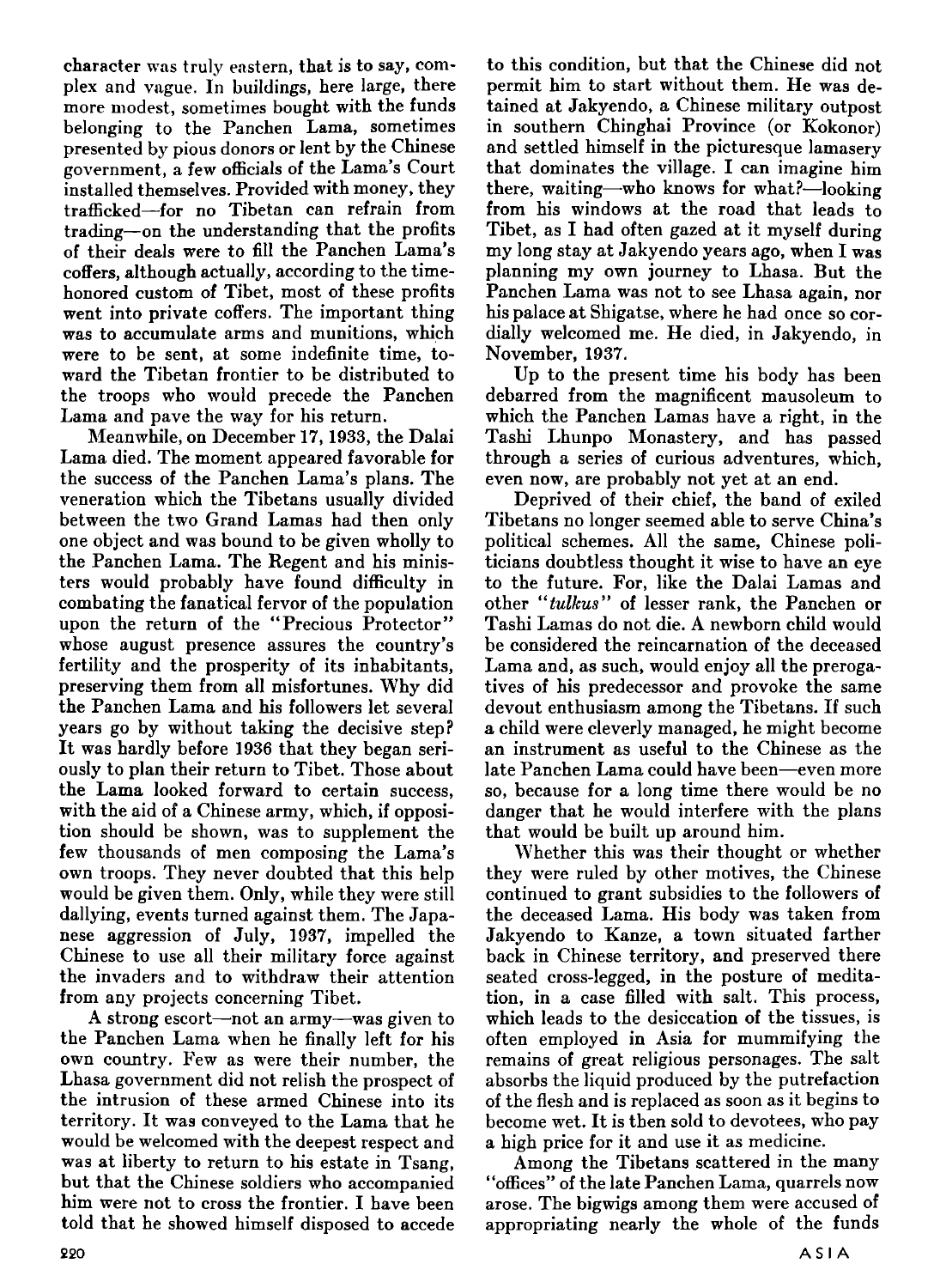granted by the Chinese government and of leaving the small fry-secretaries, clerks, soldiers and servants-in misery. The majority of the latter, forming a discontented and tumultuous cohort of a few thousand men, had been quartered at Kanze, where the body of their Lord, reposing in its bath of salt and surrounded by hundreds of butter-burning lamps, was entertained, several times a day, by concerts given by his musicians with their silver instruments.

At Tatsienlu, where the Panchen Lama's chief ex-satellites had come to reside or to make short sojourns, I had renewed acquaintance with some of those whom I had previously met at Shigatse, and I noticed the growing disorganization of what was pompously termed the "Government of the Panchen Lama."

A reincarnation of the Panchen Lama might have given back life and importance to this dying "government." A certain Lamaist dignitary, good-naturedly skeptical, as are the majority of the dignitaries of all churches, advised the courtiers of the deceased Lama to make haste to find him a successor. Any little boy of sufficiently poor and humble origin, so that his parents could be satisfied with a liberal allowance and otherwise be set aside, would meet the need. To stage the peculiar "signs" that would designate the child as incarnating the spirit of the Panchen Lamas presented no difficulty. I do not know why this wise counsel was not immediately followed. Perhaps the rivalry in play prevented it; for several individuals wished to claim for themselves the discovery of the new incarnation.

Quite recently, it was announced that the Panchen Lama had reincarnated himself in Kokonor, but the claim has not yet been formally accepted. In any case, this "reincarnation" has manifested itself too late to serve very effectively the interests of the people of the deceased Panchen Lama; for the reincarnated Dalai Lama-also a native of Kokonor-was solemnly installed in Lhasa, on February 22, 1940, in the presence of delegates of the Chinese government, and most likely it will be upon this young boy that China will now concentrate its attention.

It was thus an ill-selected moment, when discord and disorder reigned among them, which some of the officials of the Panchen Lama's band chose for launching their late master's troops into a mad adventure.

At Kanze lived Detchen Wangmo, a descendant of Genghis Khan and heiress of the *gyalpos,* or "kings," of the country. Although these had been deprived of the greater part of their possessions and of their power, the Princess still retained some rights over the region and occupied the fortress-palace that stands in the Kanze valley. When I was staying in Kanze some years ago, Detchen Wangmo was still a child. After her father's death, she "reigned" under the regency of her uncle, a lama. While yet very young, she was given for husband a Prince of Derge-a district not far from Kanze.

Some time after the wedding Detchen Wangmo's husband had to go to Lhasa on business. The journey is long and the Prince was absent for more than a year. It appears that his wife could not stand the solitude; when the Prince neared Derge, he learned that Detchen Wangmo had put a substitute in his place, in the person of a member of the lower clergy, and that she was pregnant. Tibetans are little inclined to become dramatic over incidents of this kind. Detchen Wangmo's husband contented himself with staying on his own estate, and never saw his unfaithful wife again.

The ex-monk, raised to the rank of Prince-Consort, speedily made himself hateful to the people by his despotic manners, and was murdered.

Her widowhood soon palled on Detchen Wangmo. She noticed a Tibetan belonging to a noble family of the Panchen Lama's old province of Tsang and wished to marry him. Her choice pleased her subjects, but for political reasons it displeased the Chinese Governor of Sikang Province, in which the district of Kanze has been incorporated. He forbade the marriage.

At that time the people of the late Panchen Lama were supposed to be attempting to set up a semi-independent state as a fief of the future Panchen Lamas, in place of their old domain of Tsang, which they hoped, also, to recover and add to the new state. The regency of this state, which would include that part of Sikang Province which is inhabitated by Tibetan tribes, the Kokonor region (Chinghai Province) and probably some territories around Derge, would be entrusted to the Princess of Kanze and her proposed husband and, later, to their descendants, the Panchen Lamas being personages too lofty to busy themselves with material cares.

The Governor of Sikang saw in this plan a menace to the Chinese influence which it was his duty to strengthen among the Tibetans of the western frontier. So, in spite of the reiterated requests that were presented to him, he persisted in his refusal to permit the marriage.

The *pourparlers* dragged on for a long time. For ill-defined reasons, the Princess was deprived of her rights and expelled from her palace in Kanze. Soon after this, the people of the Panchen Lama rashly decided to fight. The